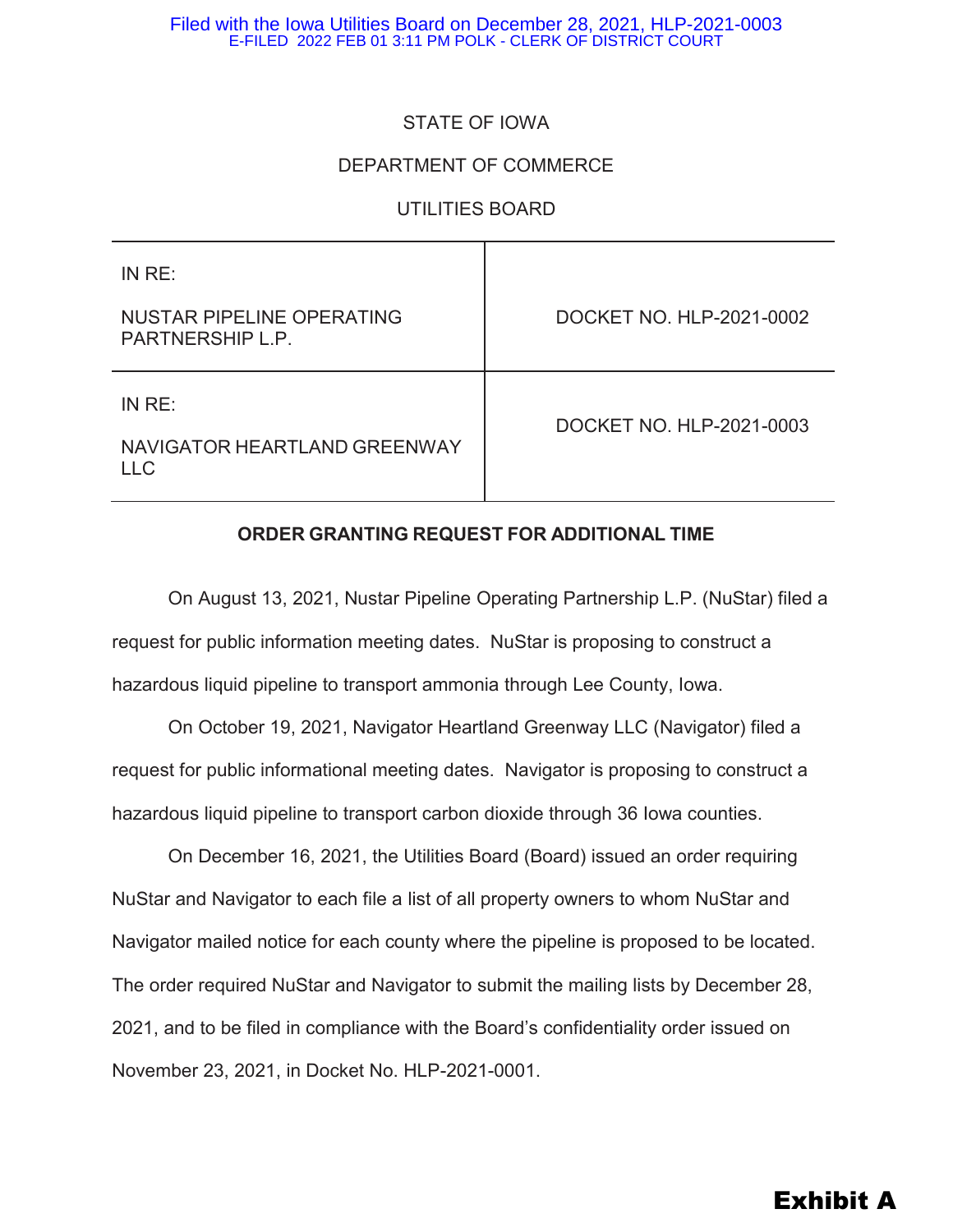### DOCKET NOS. HLP-2021-0002, HLP-2021-0003 PAGE 2 Filed with the Iowa Utilities Board on December 28, 2021, HLP-2021-0003 E-FILED 2022 FEB 01 3:11 PM POLK - CLERK OF DISTRICT COURT

 On December 20, 2021, Navigator filed a request for additional time to comply with the Board's December 16, 2021 order. On December 22, 2021, NuStar filed a request for additional time to comply with the Board's December 16, 2021 order. NuStar and Navigator both state that there is a pending request for reconsideration before the Board, and pending litigation in Polk County District Court regarding the confidentiality of the mailing lists in Docket No. HLP-2021-0001. NuStar and Navigator request the additional time to ensure consistent treatment of landowner information in all similarly situated dockets.

 To ensure consistent treatment in all dockets, the Board will grant the request for additional time. However, the Board will require NuStar and Navigator to file their respective mailing lists of all property owners to whom NuStar and Navigator mailed notice for each county where the pipeline is proposed to be located and to request confidentiality over the lists. The Board will require the mailing lists and any request for confidential treatment to be filed by December 30, 2021. The Board will rule upon any request for confidential treatment filed by NuStar or Navigator after the Polk County District Court rules on the mailing list in Docket No. HLP-2021-0001. Pursuant to 199 Iowa Administrative Code 1.9(6)(c), the Board will withhold from public inspection all materials subject to such request for confidential treatment until a final ruling of the Board.

#### **IT IS THEREFORE ORDERED:**

1. Navigator Heartland Greenway LLC's request for additional time, filed on December 20, 2021, is granted.